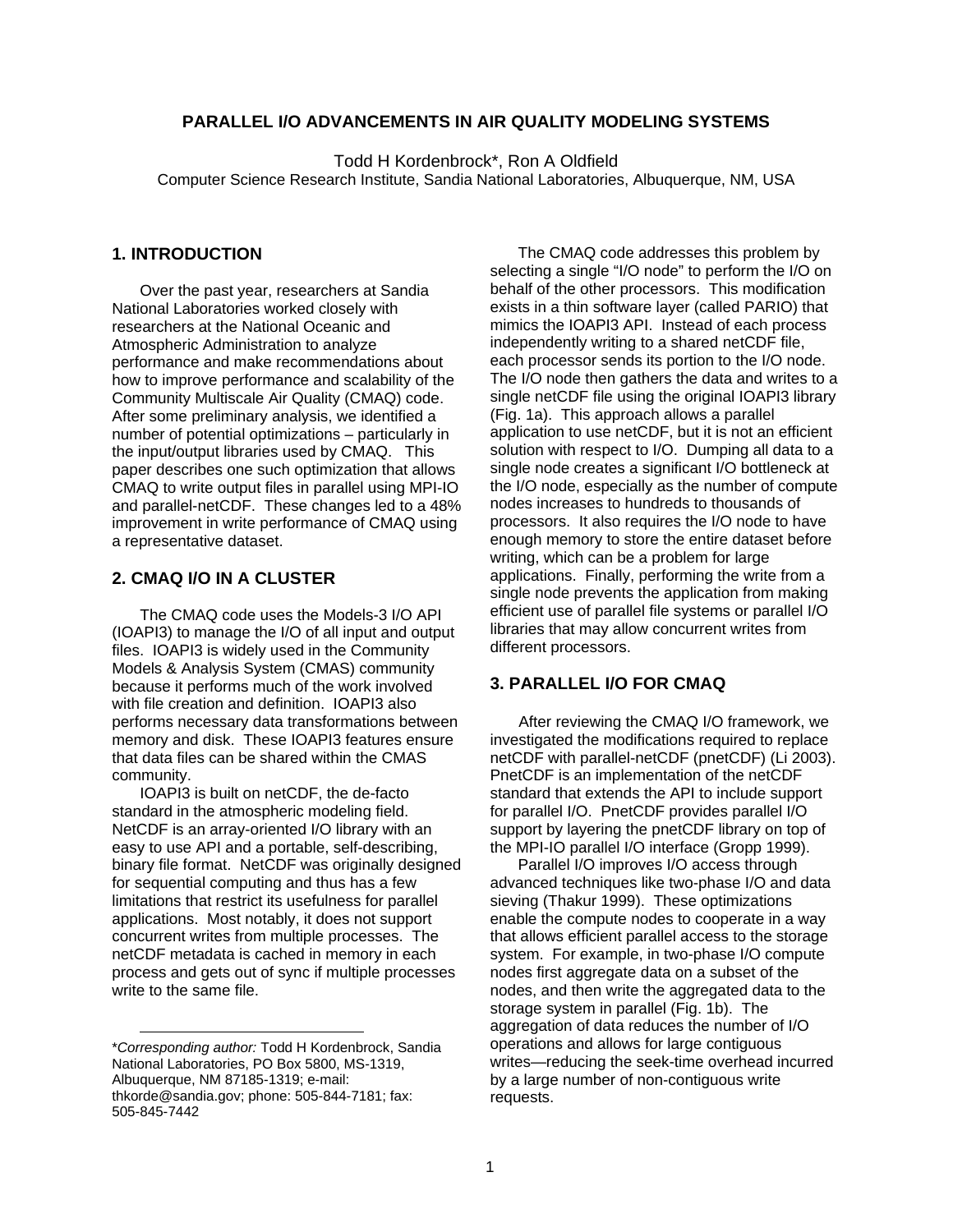

Fig. 1a. Collecting data at a single I/O node and writing to a locally attached disk





Fig. 1b. Using two-phase I/O to aggregate data and write to a parallel file system



Fig. 2. Original (left) and parallel I/O (right) software stacks

To fully exploit the available I/O parallelism in a cluster, applications often write to a parallel file system that distributes the file to multiple storage devices to increase aggregate throughput.

Figure 2 illustrates the different software stacks for the original and parallel I/O version of CMAQ. To incorporate pnetCDF into the CMAQ code, we removed the PARIO library and developed a thin software layer to bridge the API gap between IOAPI3 and pnetCDF. The netCDF bridge has two functions: emulate the netCDF API on the frontend, and manage the pnetCDF API on the backend. We then stored pnetCDF files to the PVFS2 (Latham 2004) parallel file system to distribute data across storage devices. We chose PVFS2 because the MPI-IO library that sits below pnetCDF is optimized to use the native PVFS2 parallel I/O interface.

By managing the pnetCDF API on the backend, the netCDF bridge is able to supply the required MPI-IO parameters to pnetCDF. The netCDF bridge also allows users to provide hints<sup>[1](#page-1-0)</sup> to MPI-IO and the underlying file system to further optimize performance.

The added support for parallel I/O required minimal changes to the main CMAQ code. All parallel I/O optimizations are configured at compile time. Users that do not have the libraries or storage system to support parallel I/O can use the original version without any code modifications.

## **4. TESTING AND PERFORMANCE EVALUATION**

We evaluated the modifications to the CMAQ code by running a series of experiments on a small development cluster at Sandia National Laboratories. The cluster consisted of 32 IA32 dual-processor compute nodes with Myrinet interconnect. Each compute node had an 18 GB SCSI disk attached, and we used 6 compute nodes to support the PVFS2 file system.

The compute nodes and PVFS2 server nodes ran a Linux 2.4.x kernel with the GCC v4.0.1 C compiler and g95 FORTRAN compiler. The PVFS2 clients and servers were using PVFS2 v1.5.1. We used the MPICH2 v1.0.3 implementation of the MPI-2 specification, and we used the 4.5 release of CMAQ.

The results shown in Figure 3 are from the experiments on the original and parallel I/O implementations of CMAQ that used the 2km\_ppm\_aero3 data set with a total simulation

<span id="page-1-0"></span> 1 The use of hints for MPI-IO is described in Gropp (1999).